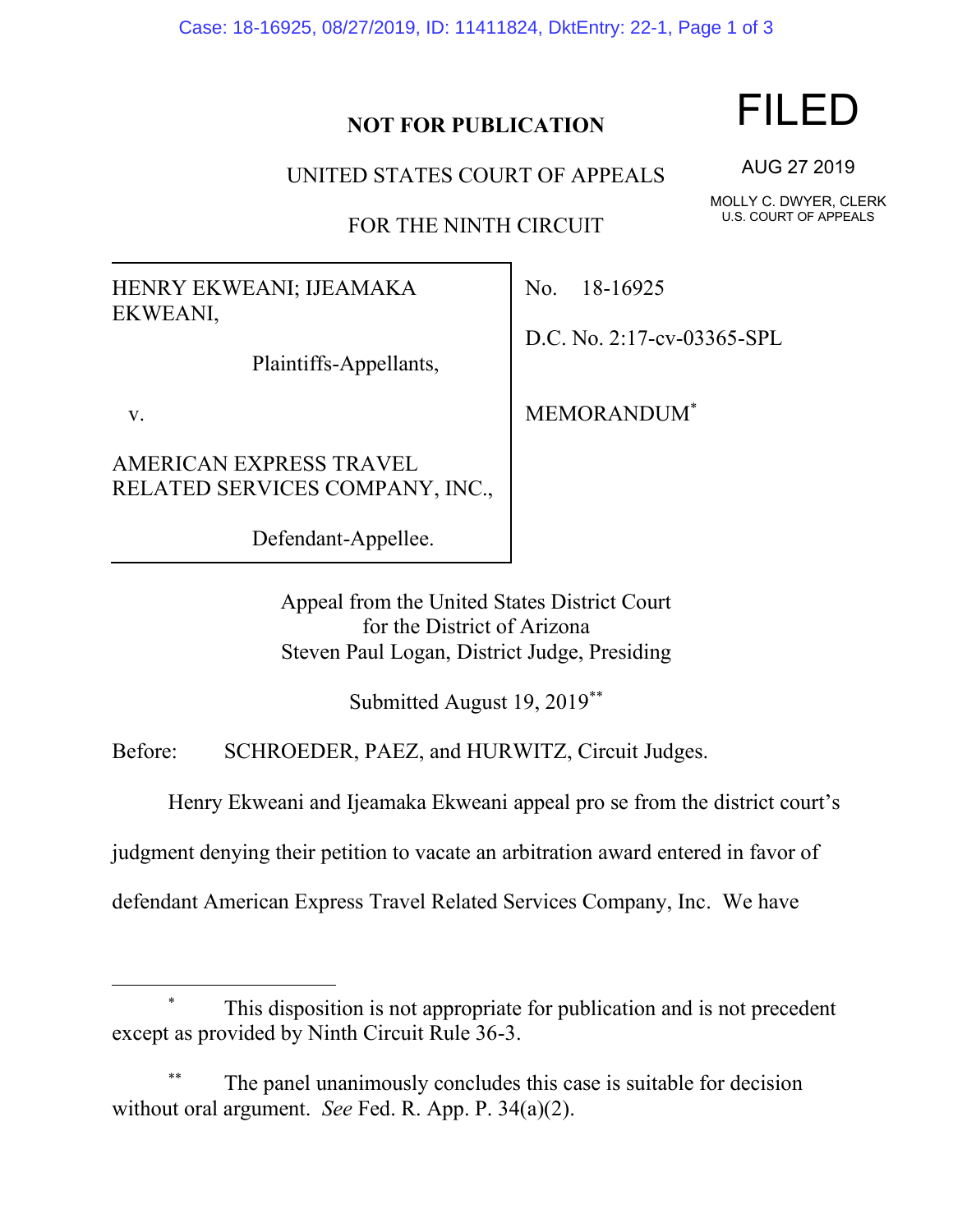jurisdiction under 28 U.S.C. § 1291. We review de novo. *Johnson v. Gruma Corp.*, 614 F.3d 1062, 1065 (9th Cir. 2010). We affirm.

The district court properly denied the Ekweanis' petition to vacate the arbitration award because the Ekweanis failed to establish any of the limited grounds on which an arbitration award can be vacated under section 10 of the Federal Arbitration Act ("FAA"). *See Collins v. D.R. Horton, Inc.*, 505 F.3d 874, 879 (9th Cir. 2007) (setting forth the narrow grounds on which courts may vacate an arbitration award); *see also U.S. Life Ins. Co. v. Superior Nat'l Ins. Co.*, 591 F.3d 1167, 1175 (9th Cir. 2010) ("Arbitrators enjoy wide discretion to require the exchange of evidence, and to admit or exclude evidence, how and when they see fit." (citation and internal quotation marks omitted)).

The district court did not abuse its discretion by denying the Ekweanis' request for additional discovery because the Ekweanis showed no prejudice resulting from the ruling. *See Laub v. U.S. Dep't of Interior,* 342 F.3d 1080, 1093 (9th Cir. 2003) ("[A] decision to deny discovery will not be disturbed except upon the clearest showing that the denial of discovery results in actual and substantial prejudice to the complaining litigant." (citation and internal quotation marks omitted)).

We do not consider matters not specifically and distinctly raised and argued in the opening brief, or arguments and allegations raised for the first time on